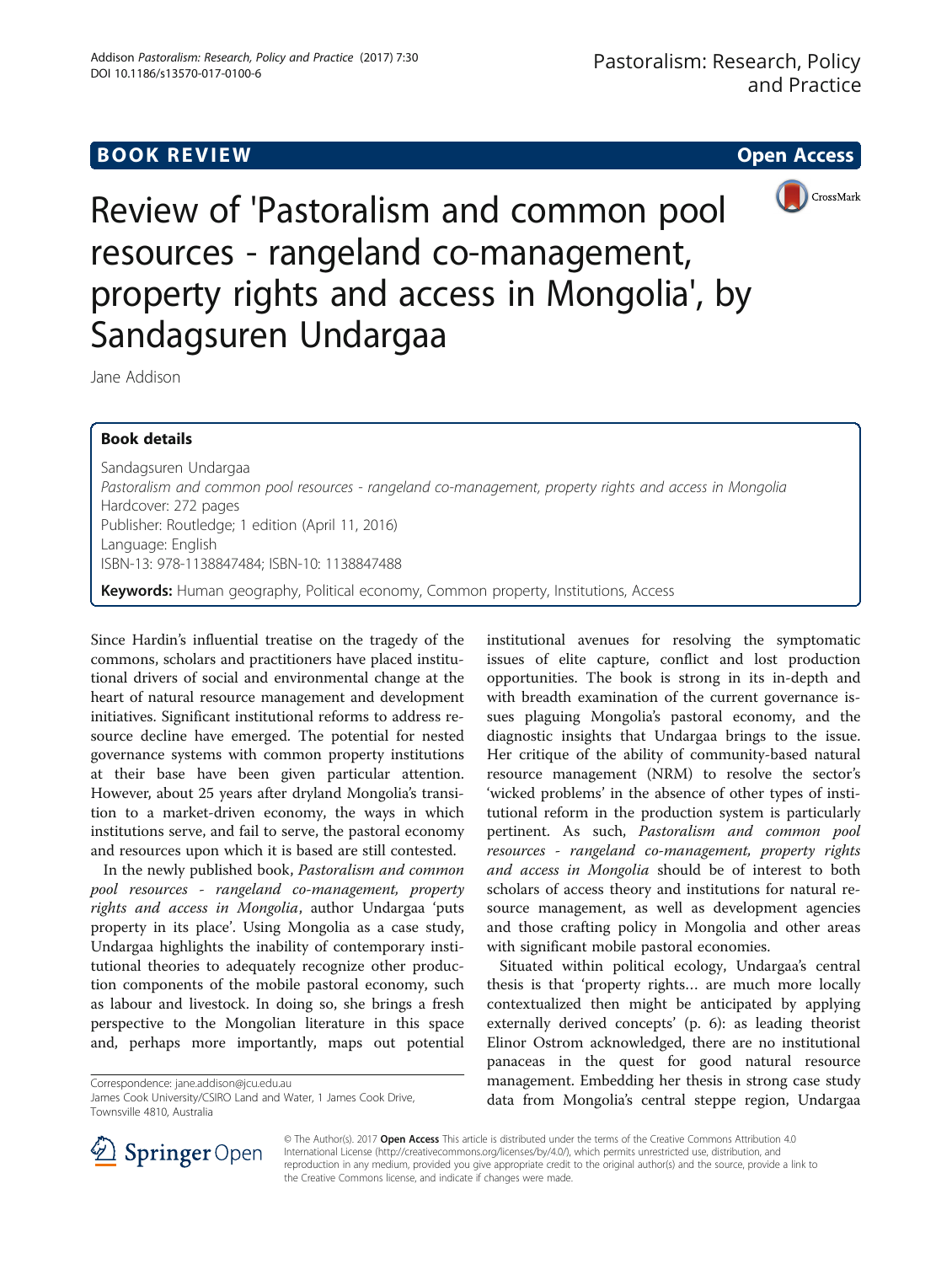highlights the way in which the production components of labour, land and livestock have been controlled and accessed through different socio-political periods. In doing so, she maintains that until relatively recently, access to, and the utilization of, these three capitals have been controlled in a more synergistic manner than they are today. As an example, during Mongolia's feudal period, monastic and princely lords had exclusive rights and control over large-scale human migration patterns and livestock as taxable property, with resource access rules at the micro-level being managed between herders. In effect, livestock were the primary and exclusive resource of these lords, with the control of labour and land the means by which this resource could be built. In contrast, contemporary pastoral institutions reflect a conservation agenda by primarily focusing in on access to land, with this agenda constrained by, for example, local governments being unable to control the internal migration of herders and their livestock. Undargaa argues that the crafting of institutions that regulate only one or two of these three production components has produced many of the unexpected and undesirable outcomes that the pastoral economy now experiences.

The first chapter embeds the work theoretically, justifies the book's main premise, introduces the case study area and lays out the chapters. Chapter 2 sets the scene. The impacts of twentieth century colonialism on resource use and the development trajectories of Inner Asia and Africa are outlined, particularly in regard to mobile pastoralism. Undargaa effectively includes these histories to build the case that common property rules and principles can be almost impossible to apply in practice, especially when it comes to crafting institutions for natural resource management.

Chapters 3 to 6 provide an institutional overview of mobile pastoralism, centring on Mongolia, through different time periods. Chapter 3 covers the pre-collective period (1206 to 1921); chapter 4, the collective period (1921–1991); and chapter 5, the period of the transition to a market economy (primarily the 1990s). It is not immediately clear how historical institutional structures governing access to the resources of labour, land and livestock relate to modern day natural resource management. However, through these chapters, Undargaa uses historical precedence to build a case for her argument that control over all three of these capitals is necessary to the pastoral economy.

By chapter 6, the post 1990s period, the implications of not systematically and synergistically controlling all three capitals become obvious. Undargaa argues that a lack of control on livestock and labour by the government, intersecting with stronger institutional control over some aspects of access to land, has resulted in problems such as elite capture, conflict between herders and overgrazing. Chapter 6 focuses in on the modern state's attempts, and subsequent failures, to regulate the pastoral economy, as well as that of more recent players: domestic and international non-government organizations. Undargaa's use of case study data, embedded throughout her chronological account, is particularly strong in this chapter and the next. In chapter 6, for example, she uses this data to illustrate the inherent institutional disconnect between the responsibility of local (bag) leaders to regulate pasture use, their legal inability to regulate the location of registered winter shelters (which is legislated for at the higher order soum level) and the inability of both lower order officials to regulate the migration of new herders and their livestock into their area of management, with freedom of movement guaranteed in Mongolia's constitution. She goes on to illustrate some of the strategies by which herders respond to or exploit these institutional disconnects: at times relatively benignly in the form of a retreat to precollective informal institutions and at other times by the exploitation of networks with those in a position of power for personal gain.

Chapters 7 and 8 explore the modern emergence and re-emergence of community-based NRM, and reserve pasture areas, the former driven by international theories of common property resources. In critiquing the newer model of community-based NRM herder groups collectively regulating their own pasture use, Undargaa asserts that 'national and international policy advisors examine the common property dilemma only within the western orientated exclusive property rights concept' (p. 163). She interrogates this model by highlighting the historical relationships between formal and informal institutions around migration, livestock production support and use and exclusive rights of possession for different parts of the production system (e.g. livestock, forage, land, winter shelters and the pasture itself), her basic premise being that pastoral production is about more than simply the right to access pasture.

Chapter 8's focus on the re-emergence of reserve pasture areas is one of a variety of 'home-grown' initiatives that is rarely examined in the published literature and is thus an interesting inclusion. The chapter provides a contrast to chapter 7's focus on community-based NRM, highlighting the Mongolian government's preference for supporting pastoral livelihoods and risk management via centralized, Ulaanbaatar-driven policy reform. The case study of the reserve pasture area is thus a salient one, suggesting that the pastoral economy's institutional challenges may have more complex drivers than the simple import of prescriptive institutional theories, an implication that could be more deeply explored in the future.

Undargaa's thesis, as well as being of general theoretical interest, is timely in her country of interest. The